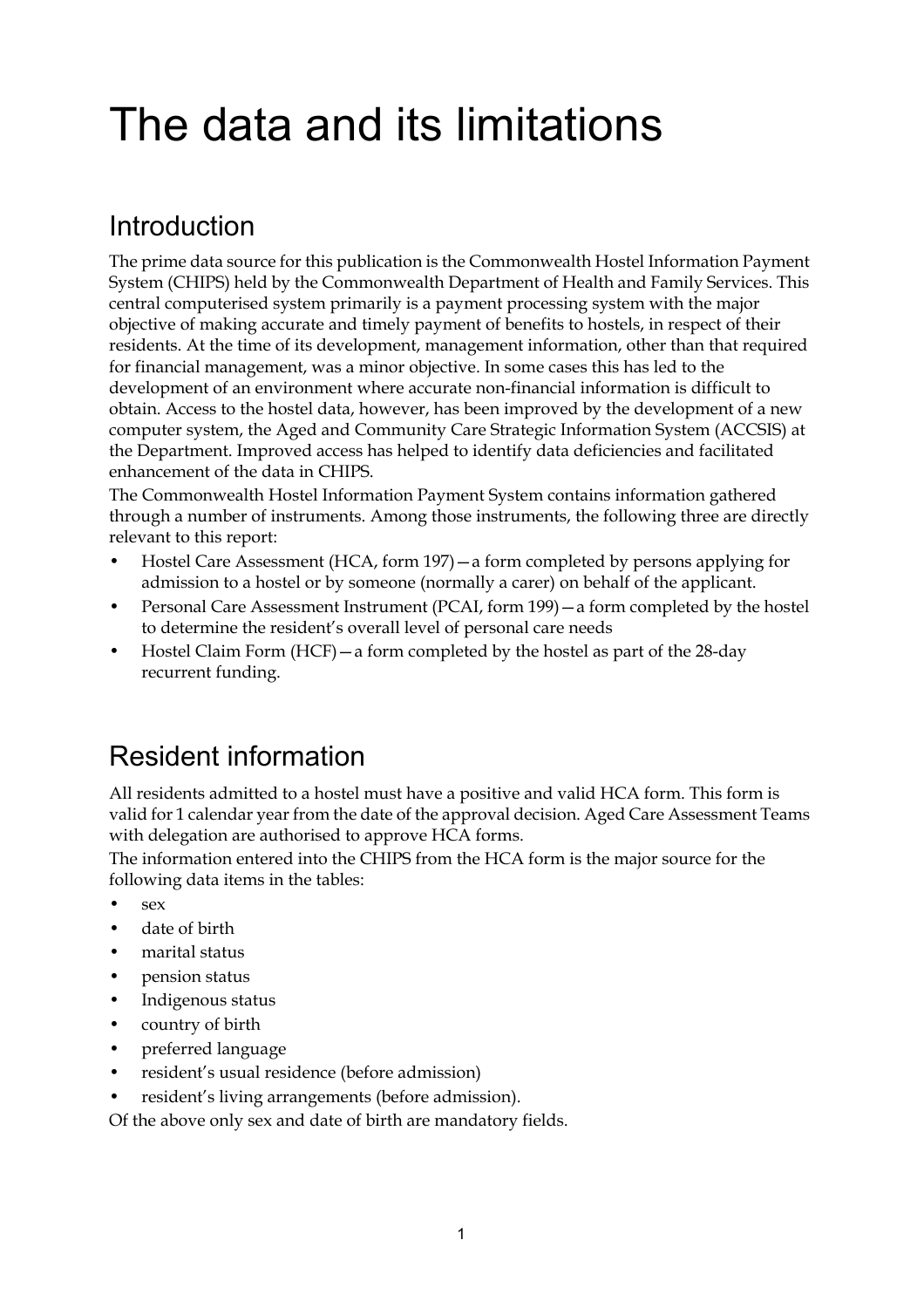# Personal Care Assessment Instrument (PCAI)

The Personal Care Assessment Instrument (PCAI) form is forwarded to State/Territory offices of the Commonwealth Department of Health and Family Services by hostels for each resident who may be eligible for one of the three assessed levels of Personal Care (PC) subsidy. On the basis of the information provided, residents are assigned to one of three service need categories for the purpose of funding. The three categories are Personal Care High (PCH), Personal Care Intermediate (PCI), and Personal Care Low (PCL). The information provided on the PCAI form is the source of data on resident dependency.

### Claim for Commonwealth Benefits

The Claim for Commonwealth Benefits form (Hostel Claim Form—HCF) is sent to approved hostels every 28 days as part of the recurrent payment cycle. It shows claim details for the previous period plus a 'forecast' schedule for the current period. The hostel checks the information and records separation and absence (hospital and social leave) data for current residents and details of any admissions to the hostel which occurred during the period.

The HCF is the source for the following data items in the tables:

- date of admission
- date of separation
- separation mode
- admission type.

The location and characteristics of these hostels are also recorded on CHIPS.

### Populations used in tables

It should be noted that tables in this publication have different coverage and, consequently, may not be directly comparable. The populations covered in the tables in this report are summarised below.

#### **Section 2: Hostel residents and hostel characteristics**

All tables in this section (except Table 2.4) relate to the number of residents who were in hostels on 30 June 1996. This population includes all approved residents and totalled 58,177 people (56,681 for permanent care and 1,496 for respite care). Table 2.4 shows the number of people who had at least one stay in a hostel during the period from 1 July 1995 to 30 June 1996: this totalled 84,990.

#### **Section 3: Hostel admissions and separations**

There were 19,584 admissions for permanent care (permanent admissions) and 21,816 admissions for respite care (respite admissions) over the period from 1 July 1995 to 30 June 1996. Tables 3.1 to 3.4 relate to these populations.

Tables 3.5 to 3.14 refer to populations of 17,212 (separations of permanent residents) and 21,687 (separations of respite residents) over the period from 1 July 1995 to 30 June 1996.

#### **Section 4: Hostel resident characteristics (data from HCA)**

These tables are based on the same population as that used in Section 2. As only sex and date of birth are mandatory for the HCA forms, there are considerable numbers of 'not reported' cases in some of these tables.